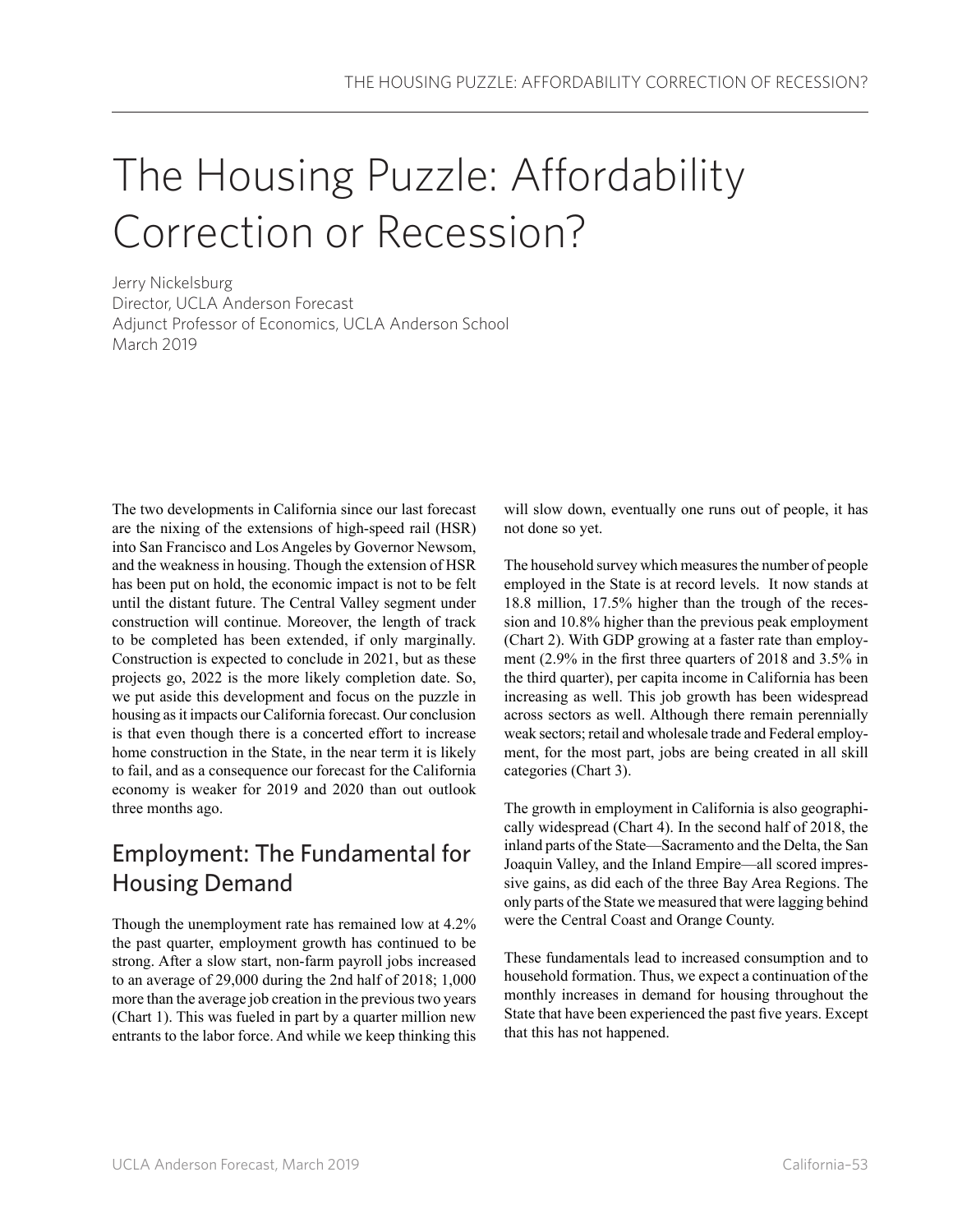Chart 1



Chart 2



*Source: EDD.ca.gov*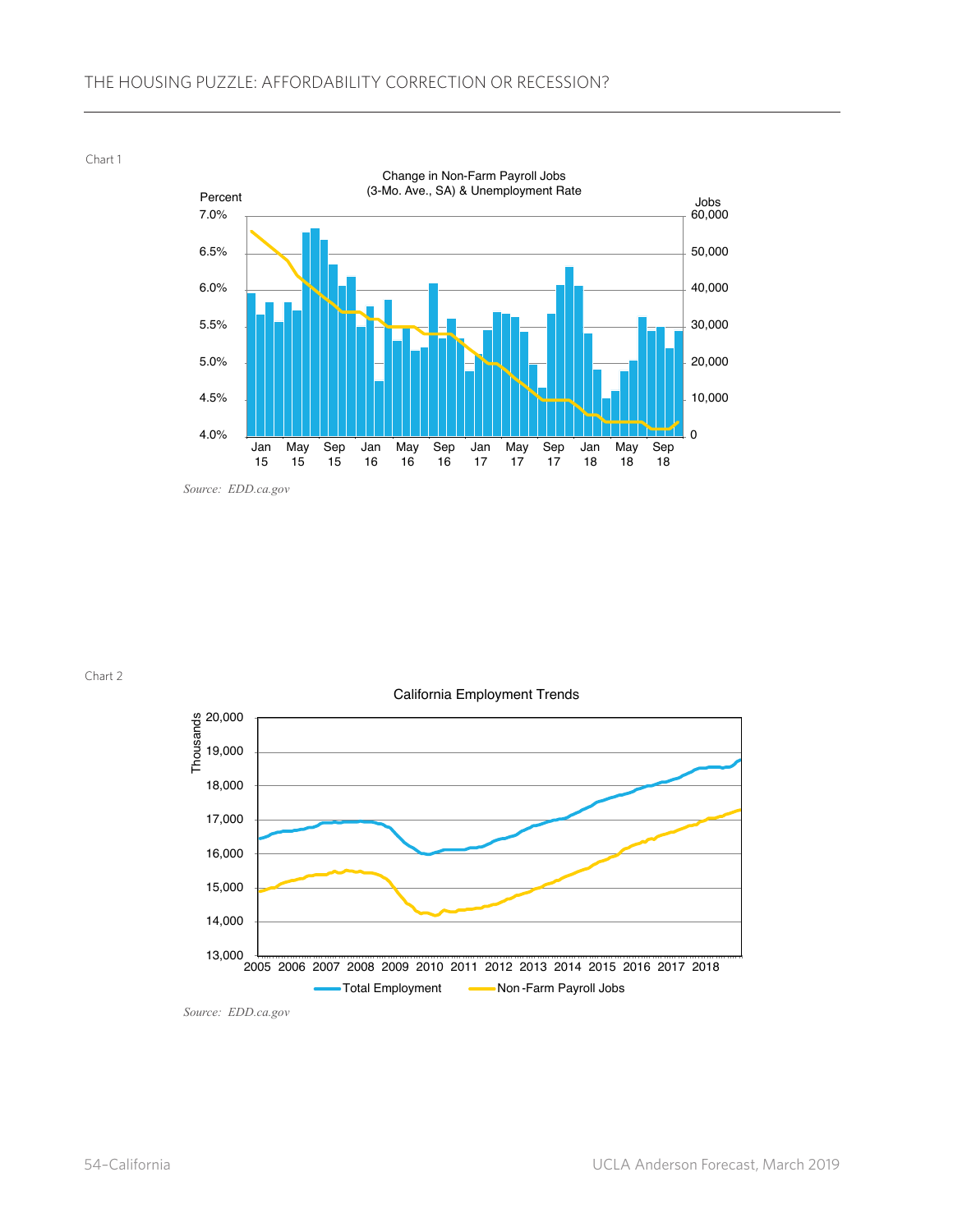Percentage Job Growth by Sector (Dec. 2017 to Dec. 2018) 5.0% 4.0% 3.0% 2.0% 1.0% 0.0% -1.0% Finance Wholesale Trade Mgmt of Companies Retail Trade Federal Gov<sup>+</sup>t. Leisure & Hospitality Leisure & Hospitality Administ. Svc. Construction State & Local (excl Ed.) Durable Goods Information Education (pvt + public) Mining & Logging Other Svc. Prof. Sci. & Tech. Prof. Sci. & Tech. Tsp. Whs. & Util. Tsp. Whs. & Util. Administ. Svc. Health Care & Soc. Svc. Construction State & Local (excl Ed.) Durable Goods Information Education (pvt + public) Mining & Logging Mgmt of Companies Retail Trade Federal Gov't. Other Svc. Wholesale Trade Health Care & Soc. Svc

Chart 3

Chart 4



California Regional Job Gain (June 2018 to Dec. 2018, SA)

*Source: EDD.ca.gov, UCLA Anderson Forecast*

*Source: EDD.ca.gov, UCLA Anderson Forecast*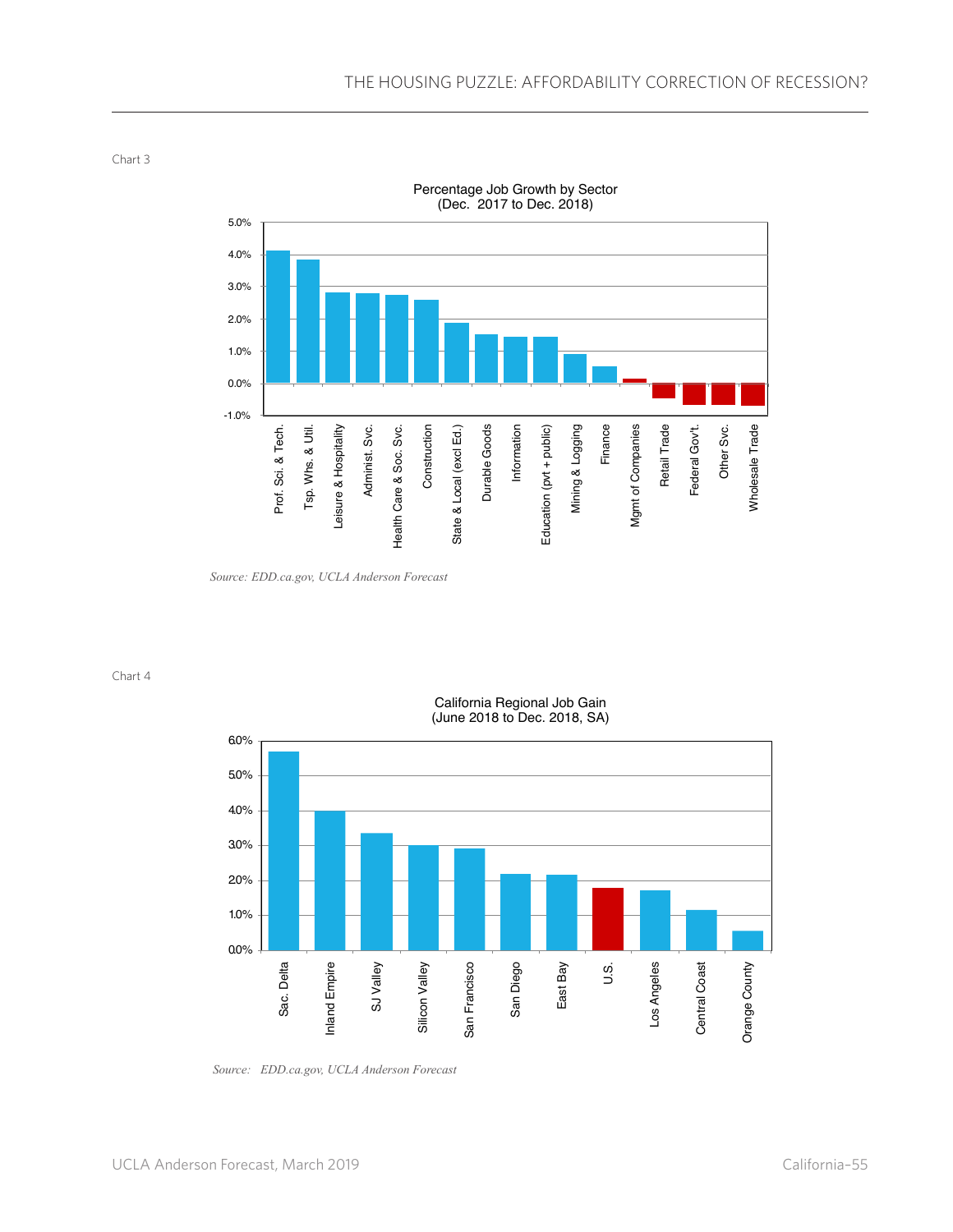## What is Happening in Housing?

Real estate market health is normally a good indicator of the overall health of the economy. The last six months seem to suggest that is not always the case, but why remains a bit of a puzzle. Home prices are falling in California as is the level of building. Yet, the fundamentals that suggest a surge in buying are present. Let's look at three possible explanations; housing is so expensive that everyone (well a lot of everyone) is leaving; higher mortgage interest rates are depressing prices but not the underlying demand; and expectations about the future interacting with the first two explanations are dominating demand.

Let's begin with the data. Home prices are relatively difficult to measure as each home is different. However, the fall in home prices is consistent across different measures. The S&P Case Shiller Index (CS) which measures changes in same home sales for three cities in California—Los Angeles, San Diego and San Francisco—records an annual rate of decline in home prices of 0.8%, 5.1% and 5.0% from June 2018 to December 2018.<sup>1</sup> The California Association of Realtors (CAR) price data for existing single family detached homes in California records a 15% annual rate of decline in median prices over the same period and a further decline in January 2019.2 Their measure of median condo prices, while higher than a year ago, has also been declining by more than at any time since the collapse of condo prices in the Great Recession. The Federal Housing Finance Agency (FHFA) has a more modest decrease in home prices from the 2nd Quarter of 2018 to the 4th Quarter of 2018 of 3.4%, however the computations understate the decline.<sup>3</sup> Clearly home prices are falling in California, and the decline is widespread and substantial. To put this in perspective, the annual rate of decline in the CS Los Angeles home prices in the time of the great aerospace contraction of 1991 to 1994 was 5.4%. Of course, that continued for four years and the current price decline has been running for only seven months. Nevertheless, the quarterly percentage change magnitudes are not dissimilar.

On the supply side of the market, the quantity of housing is changing by very little, if at all. According to the U.S. Census Bureau, there are approximately 14 million homes in California.4 In the twelve months leading up to the decline in home prices a total of 120,000 new units were permitted. But 2018 was a year of devastating wildfires with approximately 20,000 homes destroyed. Thus, the net gain in homes was a paltry 0.71%. Since the supply of homes is growing slowly over the last seven months, the fall in price must be a consequence of a fall in demand. The sales statistics confirm this intuition. CAR's data on existing single-family home sales show a nine-month negative trend overall with the Bay Area down by 5.8% through January, Southern California by 4.2% and the Central Valley by 13.2%. These trends have taken their toll on residential construction as well. Building permits in the second half of 2018 fell by 6.3% from the same period in 2017.

So, what is happening in housing markets? From the previous section, we know that job growth and economic growth remain strong. The latest figures from the U.S. Bureau of Economic Analysis put California's GDP growth at a healthy 3.5%. Jobs and income provide the basis for household formation, the underlying demand component for housing.

Let's start with the first hypothesis, there is a mass exodus from California. It is hard to imagine that this is the case with 1.4% growth in employment to 18.8 million Californians employed at the end of 2018. The best estimates from the California Department of Finance has California's population growing, not declining. But, even if there is net out-migration, it is relatively small. Net domestic migration out of California has been about 130,000 per year for the last few years and there is no indication that it is picking up. Indeed, with more people coming into the labor force, 252,000 in the last six months of 2018, the opposite may well be true. Moreover, there is net positive foreign migration into California and the domestic migrants into the State tend to be better educated than those that left. Over the past eight years this has kept the demand for housing growing. So, while this hypothesis may have some truth to it, particularly in light of an easing of foreign demand from China in some California markets, at best this is a marginal factor and does not explain the seven-month trend we are observing.

The second hypothesis is higher mortgage rates. Initially we thought this would be the explanation. However, our initial thoughts are not panning out. Higher mortgage rates imply lower home sales prices as the total price including mortgage interest is the cost to the buyer. From September 2017 to

*<sup>1.</sup> https://us.spindices.com/indices/real-estate/sp-corelogic-case-shiller-20-city-composite-home-price-nsa-index*

*<sup>2.</sup> https://www.car.org/marketdata/data/countysalesactivity* 

*<sup>3.</sup> https://www.fhfa.gov/DataTools/Downloads/Pages/House-Price-Index.aspx* 

*<sup>4.</sup> https://factfinder.census.gov/faces/nav/jsf/pages/community\_facts.xhtml?src=bkmk*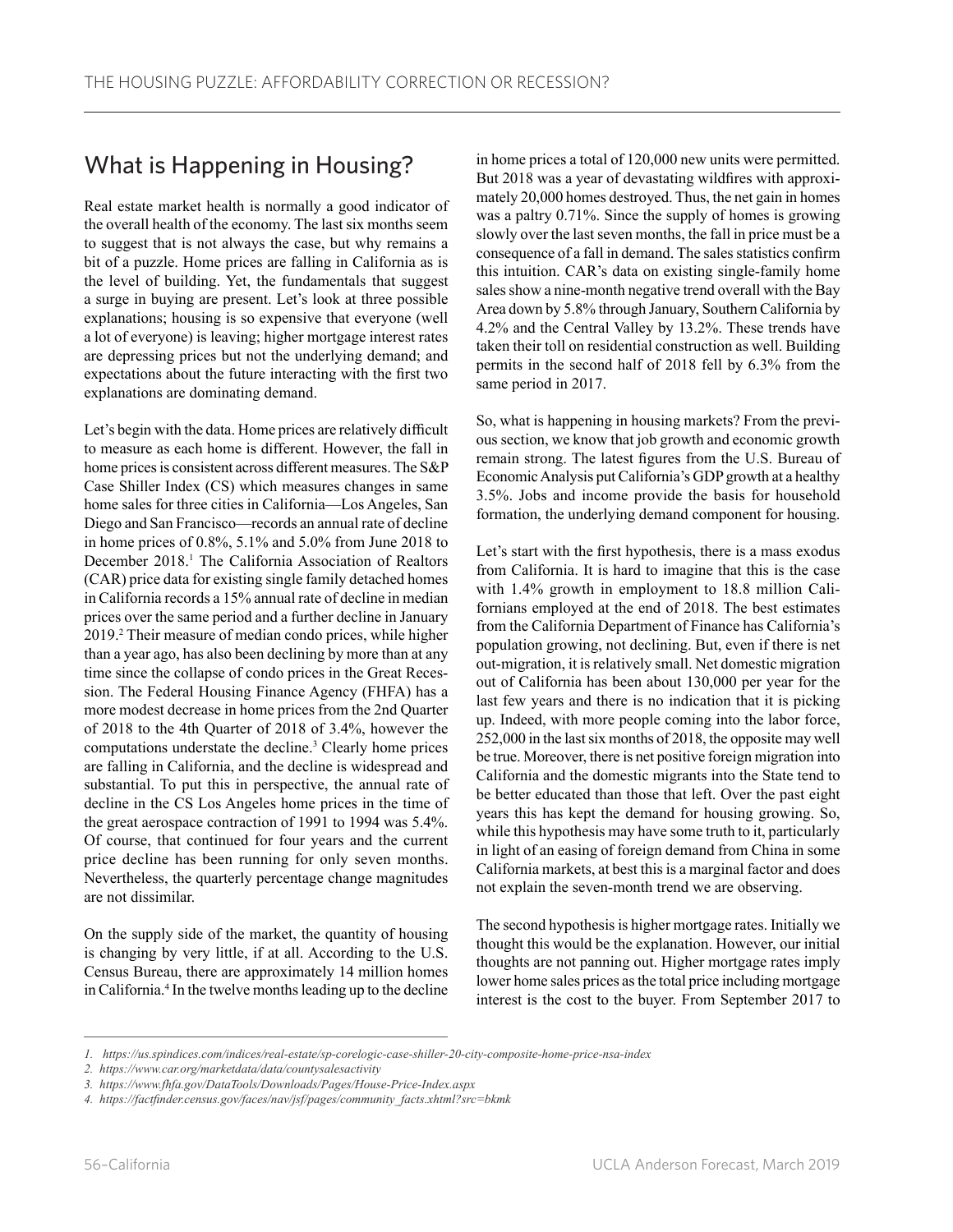October 2018 mortgage interest rates increased by about 1.2% percentage points.<sup>5</sup> But since then they have declined by 0.5% points. Moreover, there was a similar increase in mortgage interest rates in late 2013 and a smaller, but significant, increase in 2016 and neither had the same pattern of impact as the current increase. Further evidence against this hypothesis is seen in Chart 5. This chart shows the CS home price index from 1987 in logarithms. In a logarithmic chart, straight lines represent constant rates of growth. It is difficult to see downturns in CS home prices except in recessions. Certainly, if mortgage interest rate increases were the bulk of the story, something is different now.

That brings us to the last explanation and it tends to tie the other two together. What is different in real estate markets today is the buyer. Buyers have more information with the advent of Zillow, Trulia and other online home price analysis websites. And, buyers today had the experience of the Great Recession's collapse of home prices. Higher interest rates would have triggered some easing of price pressure as we discussed in December. The knowledge of that, the continual discussion in the press about when the

next recession will hit (both outgoing Governor Brown and Governor Newsom have made a point of stating that a recession is somewhere on the horizon), and the memory of dramatically falling prices in 2008, and 2009 is enough to change expectations. Who wants to purchase a home at the top of the market, especially if the lack of affordability causes one to stretch—maybe stretch quite a lot? Perhaps those buyers who might have held up home prices are now spooked. They don't want to be suckers when they could wait six months or so, and purchase a lower price home with a lower interest rate mortgage.

However, this is speculation and whether or not the trend continues through 2019 remains to be seen. With our national forecast for slowing economic growth, continued discussion on when the next recession will be (we don't have one in our forecast), and the Fed indicating that the peak of the interest rate cycle could be near, we now expect weaker housing markets into 2020. As a consequence, our forecast for housing starts in 2019 and 2020 has been revised downward to with a recovery in building beginning in 2021.



*Source: S&P Case SHiller Index*

Chart 5

*<sup>5.</sup> The national average for fifteen year fixed mortgages.*